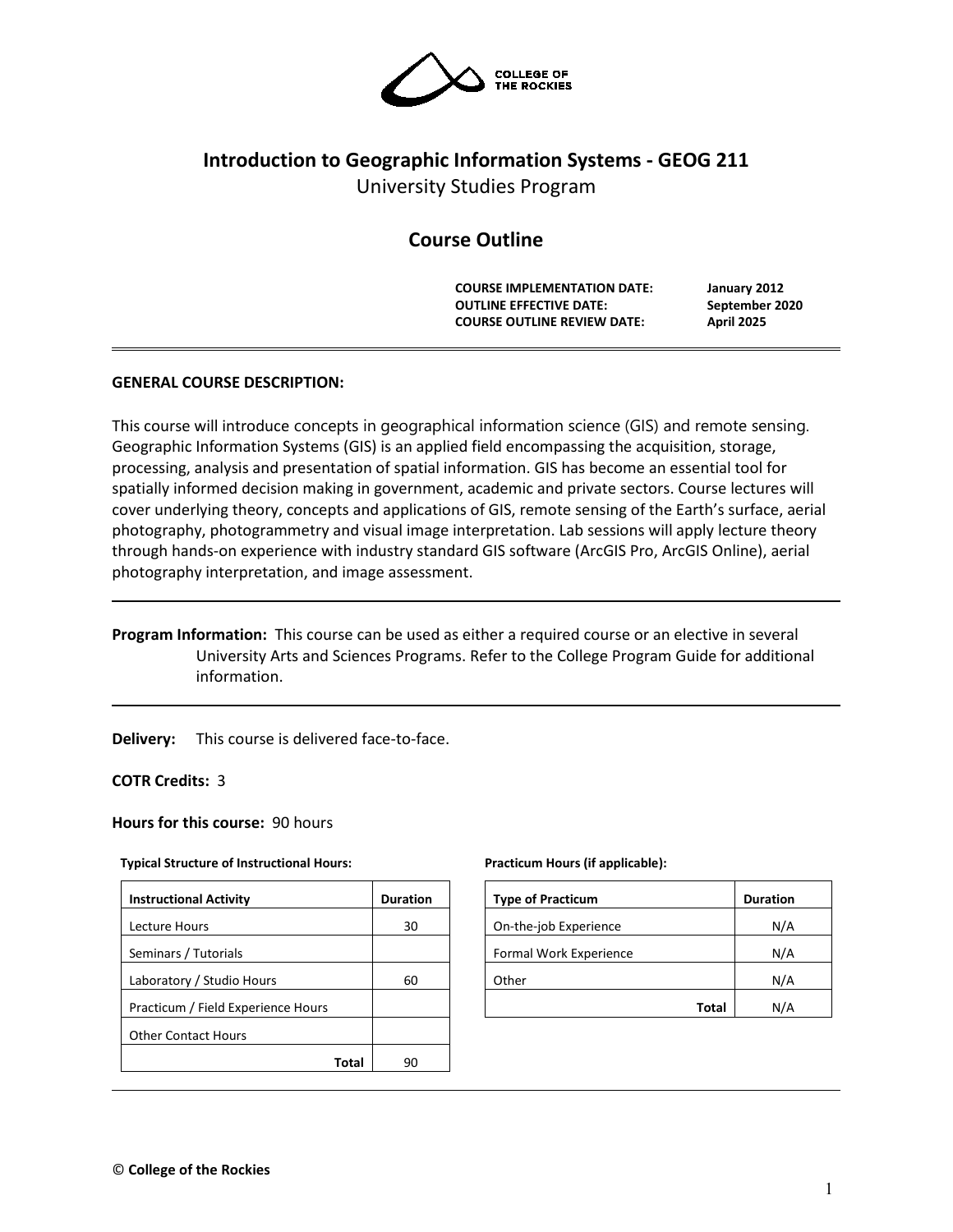Katie Burles, M.Sc.

Signature

#### **APPROVAL SIGNATURES:**

Department Head Erin Aasland Hall E-mail: [aaslandhall@cotr.bc.ca](mailto:aaslandhall@cotr.bc.ca) Dean of Business and University Studies Darrell Bethune E-mail: [bethune@cotr.bc.ca](mailto:bethune@cotr.bc.ca)

Department Head Signature

Dean Signature

EDCO

Valid from: September 2020- April 2025

Education Council Approval Date

#### **COURSE PREREQUISITES AND TRANSFER CREDIT**

**Prerequisites:** GEOG 101 must be taken previously or concurrently.

**Corequisites:** None

# **Flexible Assessment (FA):**

Credit can be awarded for this course through FA  $\Box$  Yes  $\Box$  No

Learners may request formal recognition for flexible assessment at the College of the Rockies through one or more of the following processes: External Evaluation, Worksite Assessment, Demonstration, Standardized Test, Self-assessment, Interview, Products/Portfolio, Challenge Exam. Contact an Education Advisor for more information.

**Transfer Credit:** For transfer information within British Columbia, Alberta and other institutions, please visit<http://www.cotr.bc.ca/Transfer>

> Students should also contact an academic advisor at the institution where they want transfer credit.

**Prior Course Number:** N/A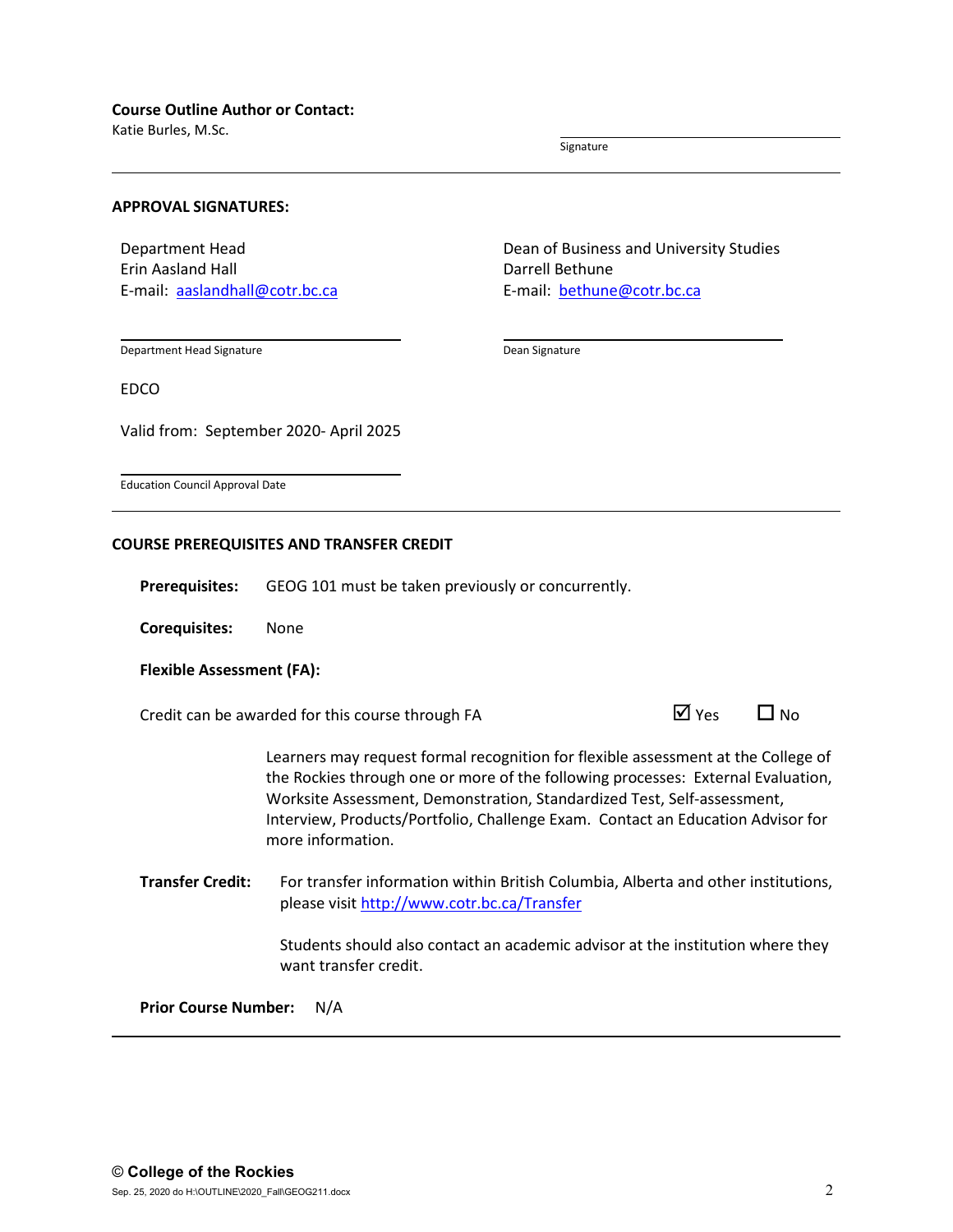# **Textbooks and Required Resources:**

Textbook selection varies by instructor and may change from year to year. At the Course Outline Effective Date the following textbooks were in use:

Shellito, B.A., 2018. *Introduction to Geospatial Technologies*. 4<sup>th</sup> Edition. MacMillian Learning. ISBN: 9781319060459

*Please see the instructor's syllabus or check COTR's online text calculator <http://go.cotr.bc.ca/tuition/tCalc.asp>for a complete list of the currently required textbooks.*

# **LEARNING OUTCOMES:**

Upon the successful completion of this course, students will be able to

- Describe remote sensing and GIS theory and terminology;
- Describe sources for acquiring spatial data;
- Explain the components of a georeferencing system;
- Apply Raster and Vector data models;
- Describe topology and its importance to spatial data modeling;
- Explain the importance of database to GIS;
- Apply basic cartographic principles;
- Explain the difference between accuracy and precision;
- Describe sources of spatial data error;
- Apply geoprocessing tools to solve problems; and
- Demonstrate competence in industry standard GIS software (ArcGIS Pro, ArcGIS Online), aerial photography interpretation, and image assessment in application of real-world scenarios.

# **COURSE TOPICS:**

- Remote sensing data platforms
- Air photos and Digitization
- Spatial Data Models
- Data Acquisition
- Projections and Coordinate Systems
- Raster Data Analysis
- Remote Sensing
- Vector Data Analysis
- Cluster Analysis
- Database and Spatial Data Storage
- Cartographic Modeling and Geoprocessing
- Cartography and Web GIS
- Applications of GIS

*See instructor's syllabus for the detailed outline of weekly readings, activities and assignments.*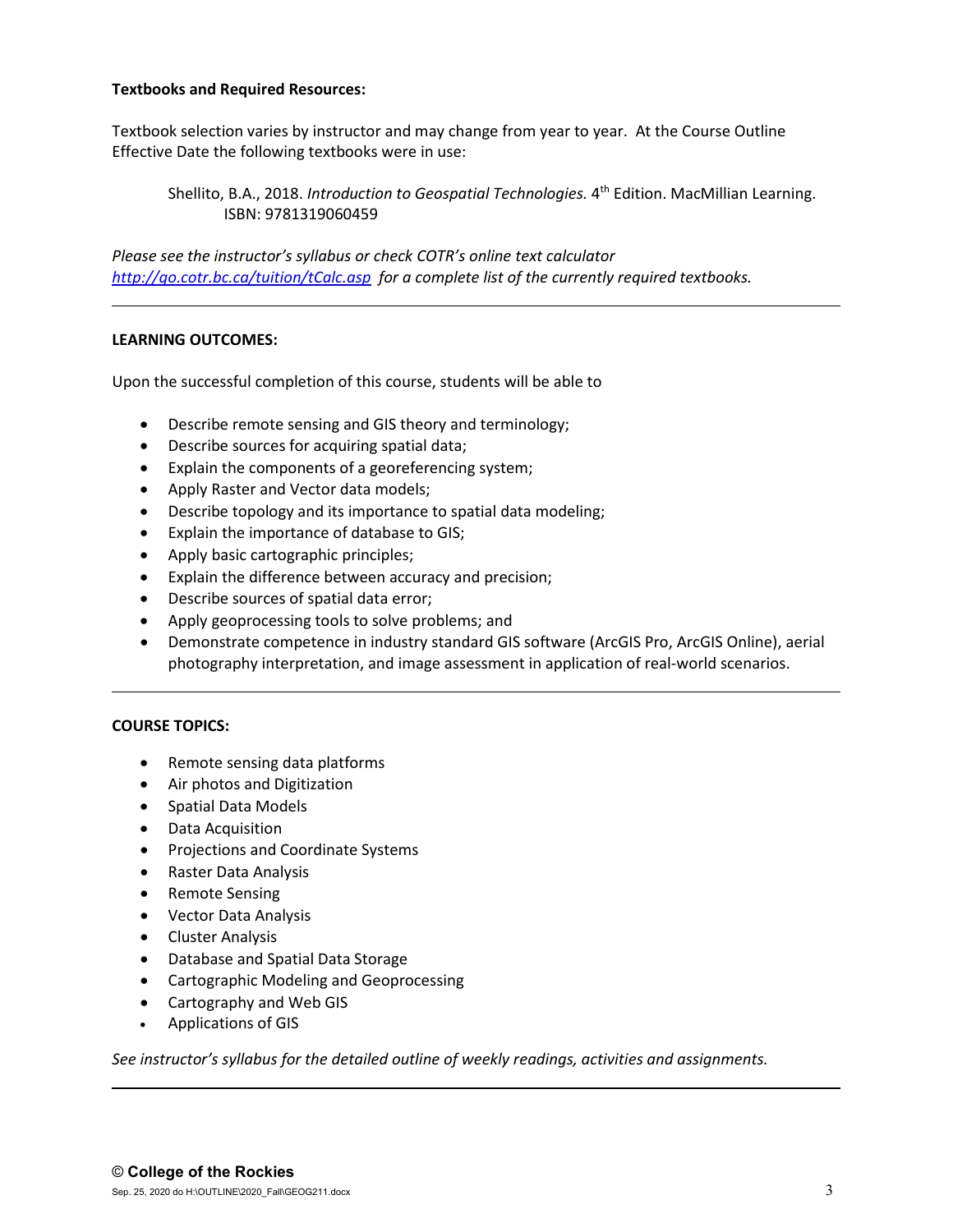# **EVALUATION AND ASSESSMENT (Face to Face Delivery):**

| <b>Assignments</b> | % Of Total Grade |  |  |
|--------------------|------------------|--|--|
| Lab Assignments    | 50%              |  |  |
| <b>Midterms</b>    | 20%              |  |  |
| <b>Final Exam</b>  | 30%              |  |  |
| <b>Total</b>       | 100%             |  |  |

*Please see the instructor's syllabus for specific classroom policies related to this course, such as details of evaluation, penalties for late assignments, and use of electronic aids.*

*Note: Students must attain a 50% average on all lab-based assignments and exams and a 50% average on all class-based assignments and exams to pass Geography 211.* 

# **EXAM POLICY:**

Students must attend all required scheduled exams that make up a final grade at the appointed time and place.

Individual instructors may accommodate for illness or personal crisis. Additional accommodation will not be made unless a written request is sent to and approved by the appropriate Department Head prior to the scheduled exam.

Any student who misses a scheduled exam without approval will be given a grade of "0" for the exam.

# **COURSE GRADE:**

Course grades are assigned as follows:

| Grade                    | $A+$      | ⌒     | $A-$  | $B+$      | D         | $B -$     | $C +$ | ◡     | -     |           |      |
|--------------------------|-----------|-------|-------|-----------|-----------|-----------|-------|-------|-------|-----------|------|
| <b>Mark</b><br>(Percent) | $\geq 90$ | 89-85 | 84-80 | $79 - 76$ | $75 - 72$ | $71 - 68$ | 67-64 | 63-60 | 59-55 | $54 - 50$ | < 50 |

A grade of "D" grants credit, but may not be sufficient as a prerequisite for sequential courses.

# **ACADEMIC POLICIES:**

*See [www.cotr.bc.ca/policies](http://www.cotr.bc.ca/policies) for general college policies related to course activities, including grade appeals, cheating and plagiarism.*